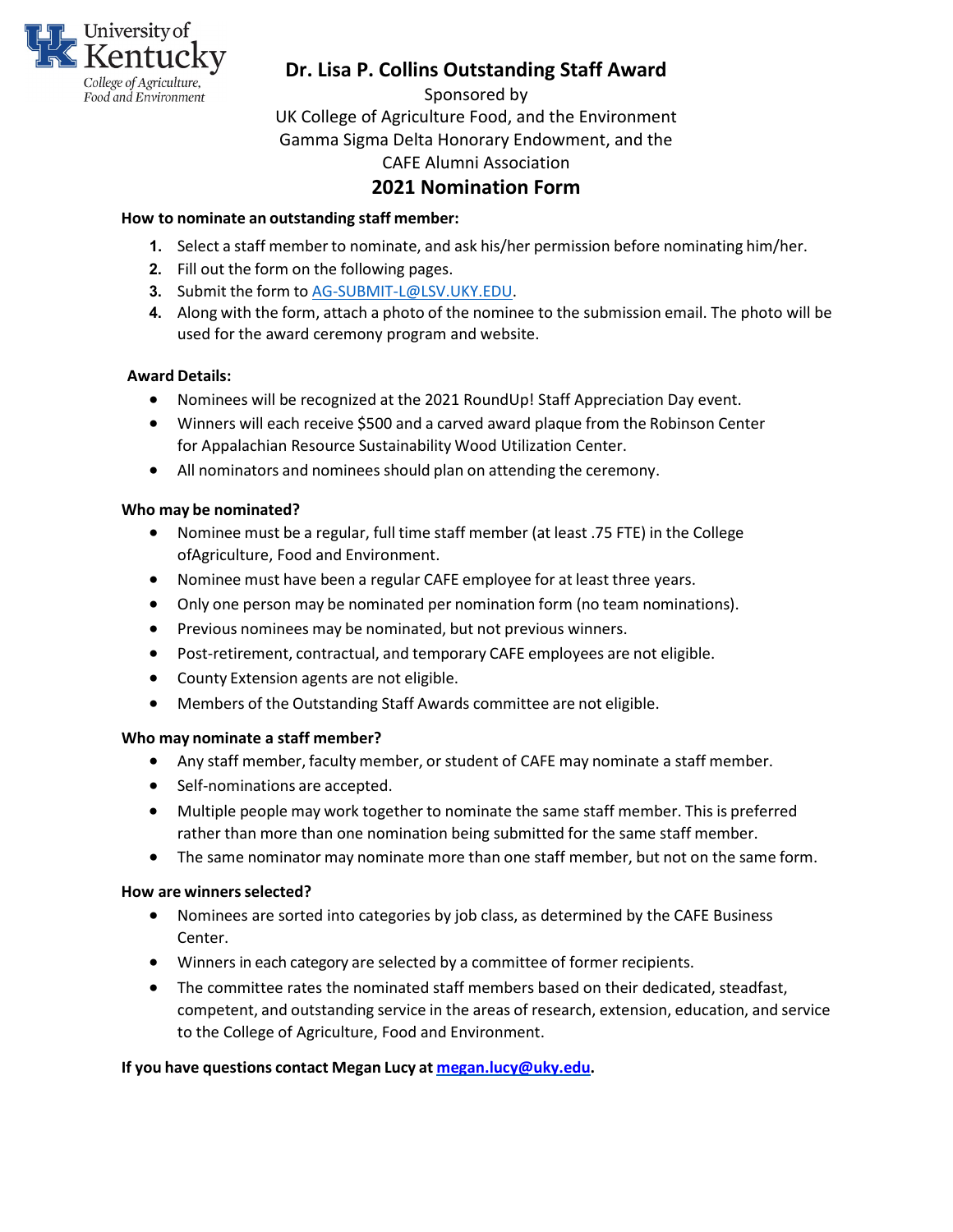

Sponsored by UK College of Agriculture Food, and the Environment Gamma Sigma Delta Honorary Endowment, and the CAFE Alumni Association **2021 Nomination Form**

**Nominee Name:** \_\_\_\_\_\_\_\_\_\_\_\_\_\_\_\_\_\_\_\_\_\_\_\_\_\_\_\_\_\_\_\_\_\_\_\_\_\_\_\_\_\_\_\_\_\_\_\_\_\_\_\_\_\_\_\_\_\_\_\_\_\_\_\_\_\_\_\_\_\_

**Nominee Title:** \_\_\_\_\_\_\_\_\_\_\_\_\_\_\_\_\_\_\_\_\_\_\_\_\_\_\_\_\_\_\_\_\_\_\_\_\_\_\_\_\_\_\_\_\_\_\_\_\_\_\_\_\_\_\_\_\_\_\_\_\_\_\_\_\_\_\_\_\_\_\_

**Nominee Department/Unit:** \_\_\_\_\_\_\_\_\_\_\_\_\_\_\_\_\_\_\_\_\_\_\_\_\_\_\_\_\_\_\_\_\_\_\_\_\_\_\_\_\_\_\_\_\_\_\_\_\_\_\_\_\_\_\_\_\_\_\_\_

**Nominator name(s) and title(s):**

**Nominator email address(es):**

**Nominator phone number(s):**

**What does your nominee do on a normal day of work?** If you are not sure of everything your nominee does, please ask the nominee to describe his or her job to you.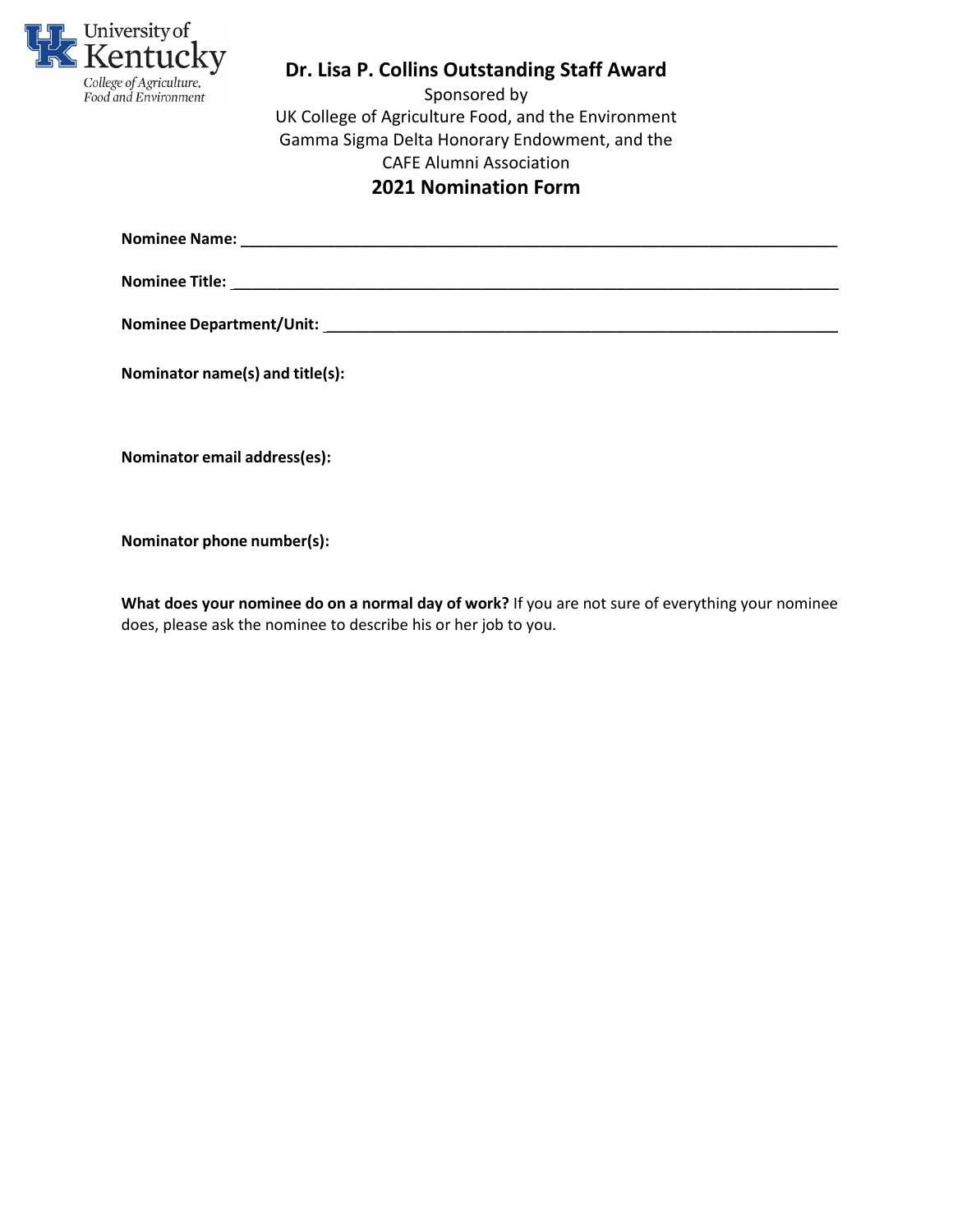

Sponsored by UK College of Agriculture Food, and the Environment Gamma Sigma Delta Honorary Endowment, and the CAFE Alumni Association **2021 Nomination Form**

### **How do you know your nominee is "outstanding" at their job on a daily basis?** (For

example, their work is always accurate, they finish tasks on time, they are always professional and courteous,or they look for new ways to improve their work and contribute to the College.)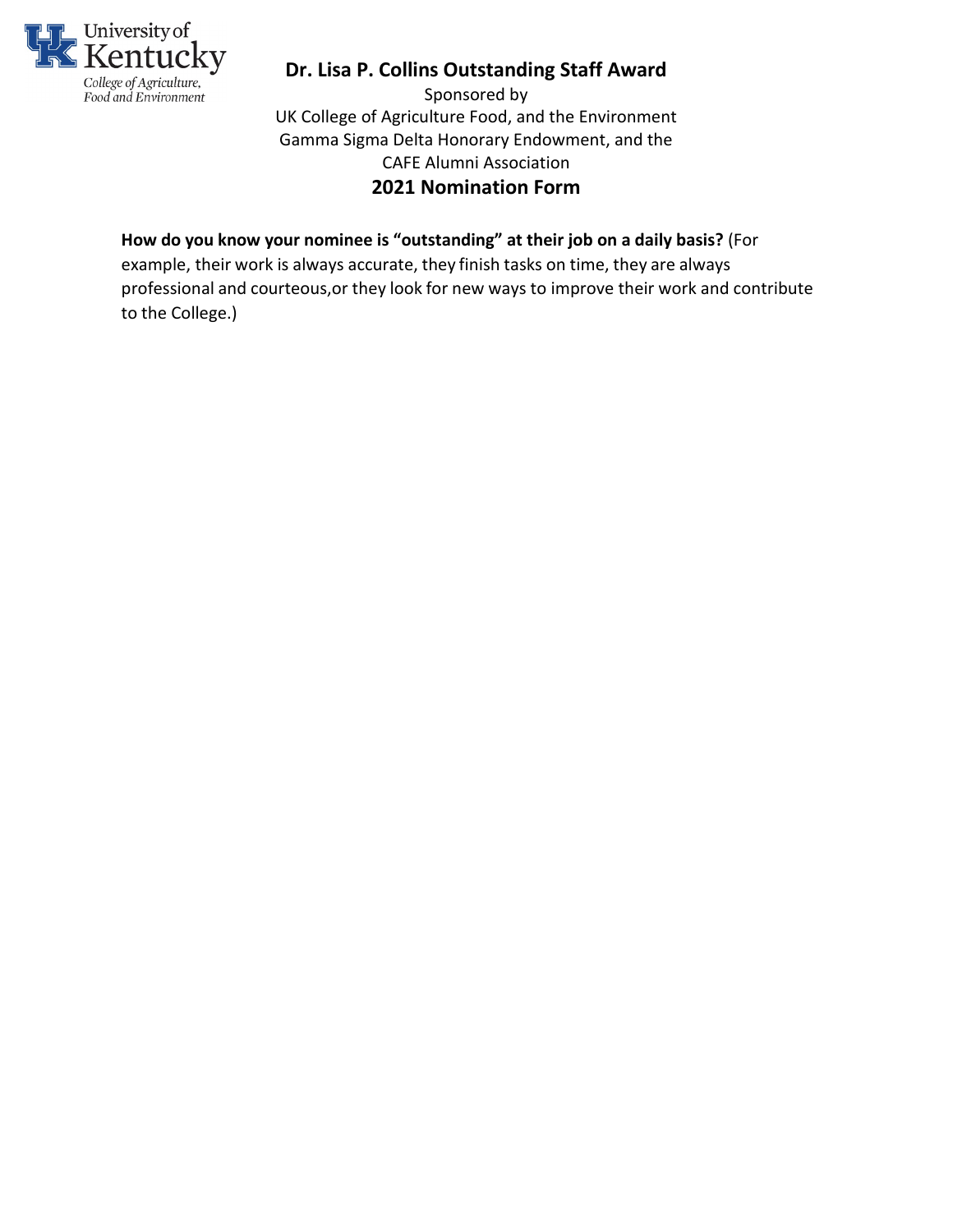

Sponsored by UK College of Agriculture Food, and the Environment Gamma Sigma Delta Honorary Endowment, and the CAFE Alumni Association **2021 Nomination Form**

### **How has your nominee gone above and beyond what is expected of them?** (You might want

to ask multiple people to contribute examples in this section. If you have had a great experience workingwith your nominee, chances are that others have too!)